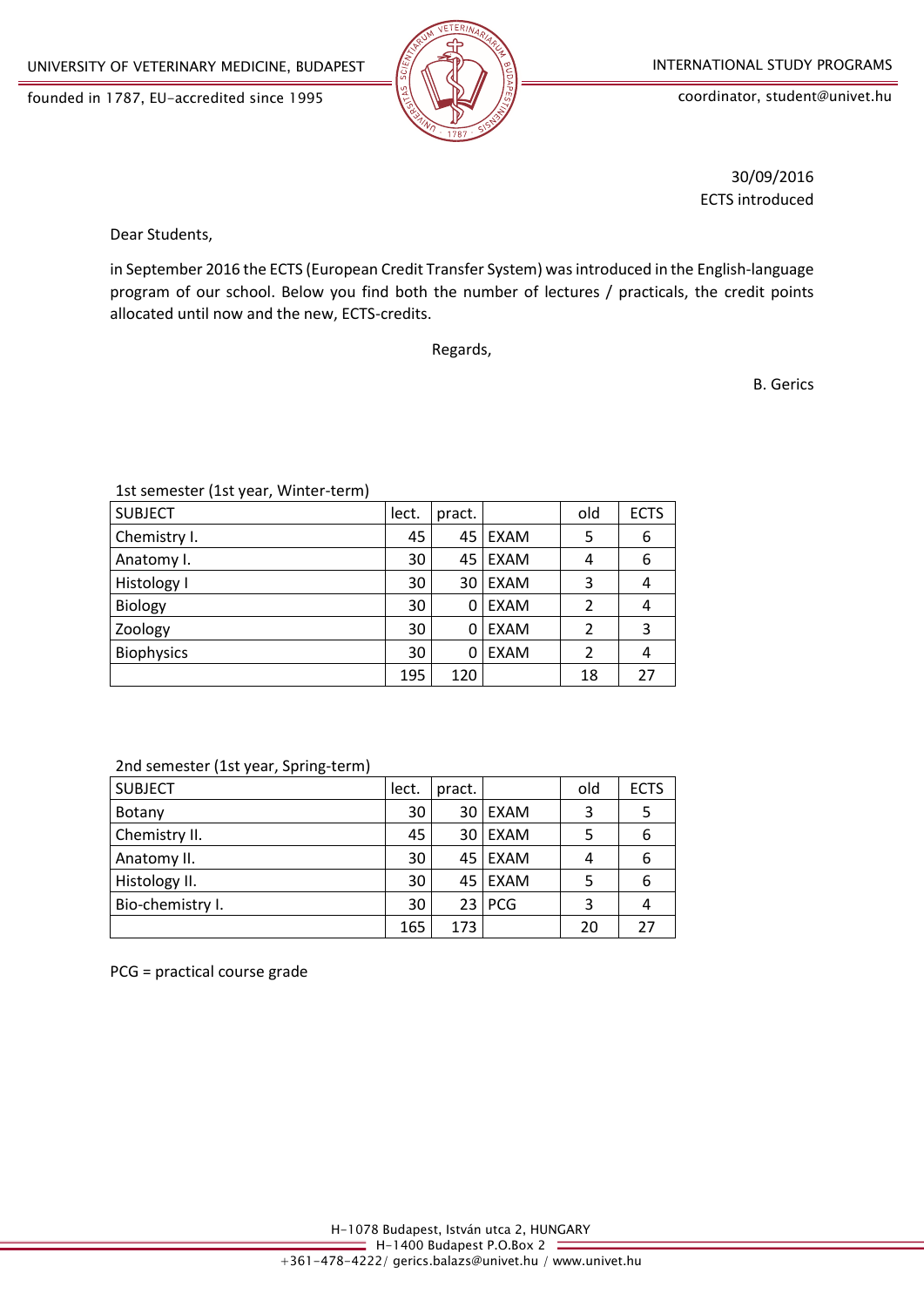# 3rd semester (2nd year, Winter-term)

| <b>SUBJECT</b>                    | lect. | pract. |             | old | <b>ECTS</b> |
|-----------------------------------|-------|--------|-------------|-----|-------------|
| Anatomy III.                      | 30    | 45 I   | EXAM        | 5   | 6           |
| Physiology I.                     | 60    |        | $23$ PCG    | 5   | 4           |
| Vet. Profession                   | 15    | 0      | EXAM        | 1   | 2           |
| Biochemistry II.                  | 60    | 30     | EXAM        | 5   | 5           |
| Agrareconomics                    | 30    | 0      | EXAM        | 2   | 2           |
| <b>Informatics</b>                | 15    | 30     | <b>FXAM</b> | 3   | 4           |
| Applied Ethology I.               | 30    | 0      | <b>EXAM</b> | 0   | 1           |
| <b>Basics of Clin.Examination</b> | 0     | 15     | <b>EXAM</b> |     | 3           |
|                                   | 240   | 143    |             | 22  | 27          |

4th semester (2nd year, Spring-term)

|                             | lect. | pract. |             | old | <b>ECTS</b> |
|-----------------------------|-------|--------|-------------|-----|-------------|
| Topographic & Applied Anat. | 15    | 30     | EXAM        | 2   |             |
| Physiology II.              | 60    | 30     | <b>EXAM</b> | 5   | 8           |
| Vet. Genetics               | 30    | 30     | EXAM        | 3   |             |
| <b>Biomaths</b>             | 15    | 30     | EXAM        | 3   |             |
| AppliedEthology II.         | 15    | 0      | EXAM        | 2   | 3           |
| Virology                    | 45    | 15     | EXAM        | 4   |             |
|                             | 180   | 135    |             | 19  |             |

# 5th semester (3rd year, Winter-term)

| <b>SUBJECT</b>                  | lect. | pract. |             | old | <b>ECTS</b> |
|---------------------------------|-------|--------|-------------|-----|-------------|
| <b>Animal Breeding</b>          | 45    | 30     | <b>EXAM</b> | 5   | 5           |
| Pathology A                     | 60    | 30     | <b>EXAM</b> | 5   | 5           |
| Pharmacology I.                 | 45    | 30     | <b>PCG</b>  | 3   | 4           |
| Laboratory Diagnostics          |       | 30     | <b>PCG</b>  | 2   | 2           |
| Bacteriology                    | 45    | 30     | <b>EXAM</b> | 4   |             |
| Animal Nutrition + Dietetics I. | 30    | 30     | <b>EXAM</b> | 3   |             |
| Pathophysiology                 | 45    | 0      | <b>EXAM</b> | 3   | ς           |
|                                 | 270   | 180    |             | 25  | 27          |

# 6th semester (3rd year, Spring-term)

| <b>SUBJECT</b>                   | lect. | pract. |             | old            | <b>ECTS</b> |
|----------------------------------|-------|--------|-------------|----------------|-------------|
| Pharmacology II.                 | 30    | 30 I   | <b>EXAM</b> | 5              | 6           |
| Animal Nutrition + Dietetics II. | 45    | 30 I   | <b>EXAM</b> | 5              | 6           |
| ClinicalDiagnostics              | 45    |        | 30 EXAM     | 4              | 4           |
| Pathology B                      | 15    |        | $30$ PCG    | 2              |             |
| Immunology                       | 45    |        | 15 EXAM     | 3              | 3           |
| Parasitology I.                  | 45    |        | $30$ PCG    | $\mathfrak{p}$ | 3           |
| Surgery I.                       | 24    |        | 30   PCG    | 3              | 3           |
|                                  | 249   | 195    |             | 24             | 27          |